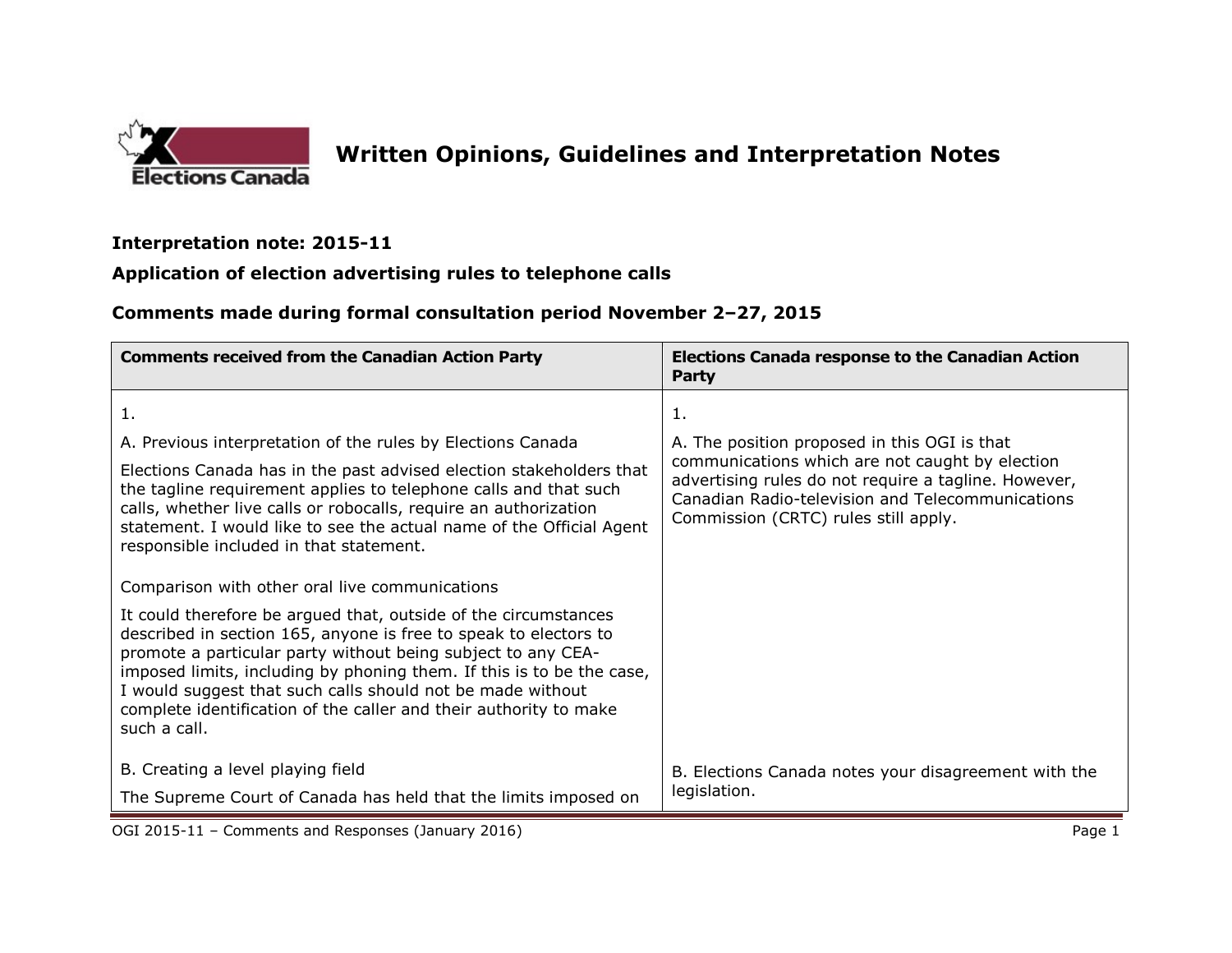| third parties under these rules serve three interconnected<br>objectives:                                                                                                                                                                                                                                                                                                                                                                                                                                  |                                                                                    |
|------------------------------------------------------------------------------------------------------------------------------------------------------------------------------------------------------------------------------------------------------------------------------------------------------------------------------------------------------------------------------------------------------------------------------------------------------------------------------------------------------------|------------------------------------------------------------------------------------|
| first, to favour equality, by preventing those with greater means<br>from dominating electoral debate; second, to foster informed<br>citizenship, by ensuring that some positions are not drowned out<br>by others (this is related to the right to participate in the political<br>process by casting an informed vote); third, to enhance public<br>confidence by ensuring equality, a better informed citizenship and<br>fostering the appearance and reality of fairness in the democratic<br>process. |                                                                                    |
| This is a thinly disguised appearance as those with the means can<br>simply form new groups to avoid the \$500 limit. Thus, the<br>appearance of fairness is shown but the actuality is still hidden.                                                                                                                                                                                                                                                                                                      |                                                                                    |
| My view and I think that of CAP is that all telephone calls should be<br>made by volunteers (or candidates) and that robocalls should be<br>outlawed. Simply shovelling them out of one jurisdiction to another<br>is avoiding the reality of mass advertising for or against by<br>impersonal and impartial entities for profit.                                                                                                                                                                          |                                                                                    |
| <b>Comments received from the Liberal Party of Canada</b>                                                                                                                                                                                                                                                                                                                                                                                                                                                  | <b>Elections Canada response to the Liberal Party of</b><br><b>Canada</b>          |
| 2. The draft opinion clearly discusses the subject matter and we<br>have no comment.                                                                                                                                                                                                                                                                                                                                                                                                                       | $2. -$                                                                             |
| <b>Comments received from the Marxist-Leninist Party of Canada</b>                                                                                                                                                                                                                                                                                                                                                                                                                                         | <b>Elections Canada response to the Marxist-Leninist</b><br><b>Party of Canada</b> |
| 3. The Elections Canada draft interpretation of the Canada Elections<br>Act on telephone calls poses the issue: "Whether the election<br>advertising rules in the Canada Elections Act ('CEA') apply to live<br>voice calls ('live calls') and calls made using an automatic dialing-<br>announcing device ('ADAD' or 'robocalls')."                                                                                                                                                                       | 3. Elections Canada notes your agreement with the<br>position.                     |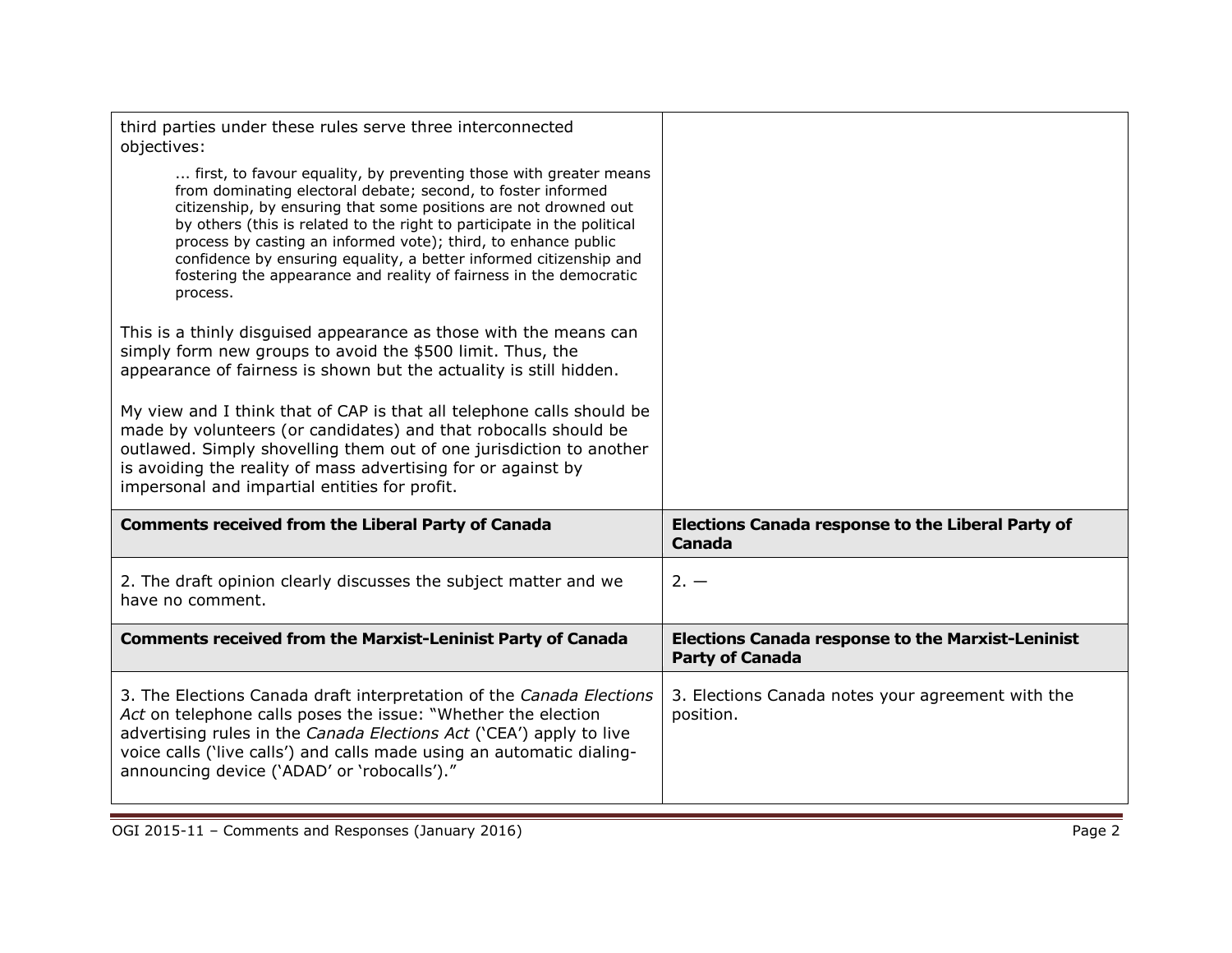The Marxist -Leninist Party of Canada (MLPC) appreciates the comprehensive background information provided by Elections Canada, which includes the record of Elections Canada's own conflicting interpretations at various points.

In the MLPC's view, the confusing and incomprehensible character of much of the *Canada Elections Act* stands out sharply in the background information. It is a symptom of the years and years of amendments that have been introduced for self -serving reasons. Of note in this regard is the *Fair Elections Act* amendment to specifically exclude "the making of telephone calls to electors only to encourage them to vote" from the definition of "election advertising" [ section 319( *e*)] . Who would make such neutral telephone calls is yet to be seen. Aside from this exemption and the CRTC phone call registry regime, the *Canada Elections Act* is silent on the regulation of phone calls.

We are in agreement with Elections Canada's interpretation: "Telephone calls, whether live calls or robocalls, do not fall within the definition of 'election advertising' in section 319 of the CEA regardless of their content or purpose."

The impact of this interpretation would mean that :

a) there is no official agent authorization required in telephone calls;

b) telephone calls will not be captured by the prohibition of advertising on polling day;

c) third parties would be able to conduct unlimited numbers of telephone calls since the limits they face relate only to "election advertising."

Where expenses are incurred for making the phone calls, they would still be an expense subject to limits for political parties and candidates.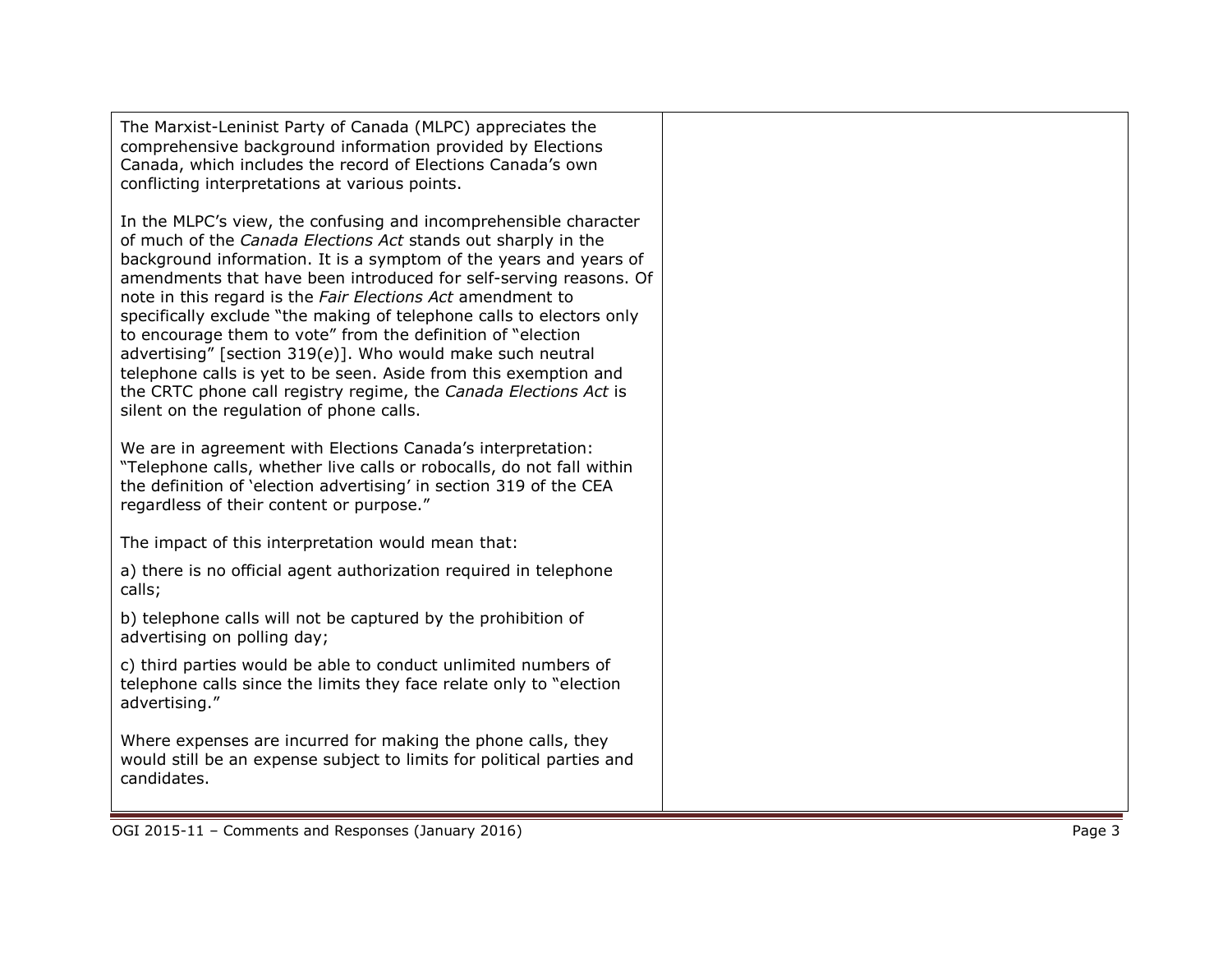| The MLPC trusts Elections Canada's legal reading of the specific<br>exemptions in section 319, such as clause $319(e)$ , not being meant<br>as an exhaustive list of what is to be excluded from the definition<br>of "election advertising." Section 319(e) does not mean that all<br>other telephone calls that do more than encourage electors to vote<br>should be treated as "election advertising."                                                                                                                                                                                                                             |                                                                                                         |
|---------------------------------------------------------------------------------------------------------------------------------------------------------------------------------------------------------------------------------------------------------------------------------------------------------------------------------------------------------------------------------------------------------------------------------------------------------------------------------------------------------------------------------------------------------------------------------------------------------------------------------------|---------------------------------------------------------------------------------------------------------|
| The MLPC is convinced by Elections Canada's argument that phone<br>calls are a form of communication "analogous to door-to-door<br>canvassing during an election." We agree, with some reservation,<br>that "live calls are one of the purer forms of political speech during<br>an election: they raise the potential for an exchange of political<br>ideas between a potential voter and someone speaking on behalf of<br>a candidate, registered party or third party." Since door-to-door<br>canvassing is not treated as "election advertising" and never has<br>been, it follows that phone calls would be treated accordingly. |                                                                                                         |
| The MLPC is of the opinion that there are already too many<br>regulations that have a chilling effect on the participation of the<br>people in the electoral process, some real, some based on<br>speculation of what is and is not allowed. We are in favour of an<br>interpretation that favours liberating political activities that do not<br>warrant regulation from the grips of the Canada Elections Act.                                                                                                                                                                                                                      |                                                                                                         |
| <b>Comments received from the Party for Accountability,</b><br><b>Competency and Transparency</b>                                                                                                                                                                                                                                                                                                                                                                                                                                                                                                                                     | <b>Elections Canada response to the Party for</b><br><b>Accountability, Competency and Transparency</b> |
| 4.<br>A. On the matter of telephone calls, we agree that these methods<br>of promotion should be differentiated from advertising, regardless<br>of whether they are live calls or robocalls. We believe that this<br>position was intended by Parliament through the creation of the<br>definition of "voter contact calling services", subject to Part 16.1 of<br>the CEA. We also take this position based on the fact that these<br>promotional messages, by the nature of the communications<br>medium used, are not distributed to the public or to large groups,                                                                | 4.<br>A. Elections Canada notes your agreement with the<br>position.                                    |

OGI 2015-11 - Comments and Responses (January 2016) Page 4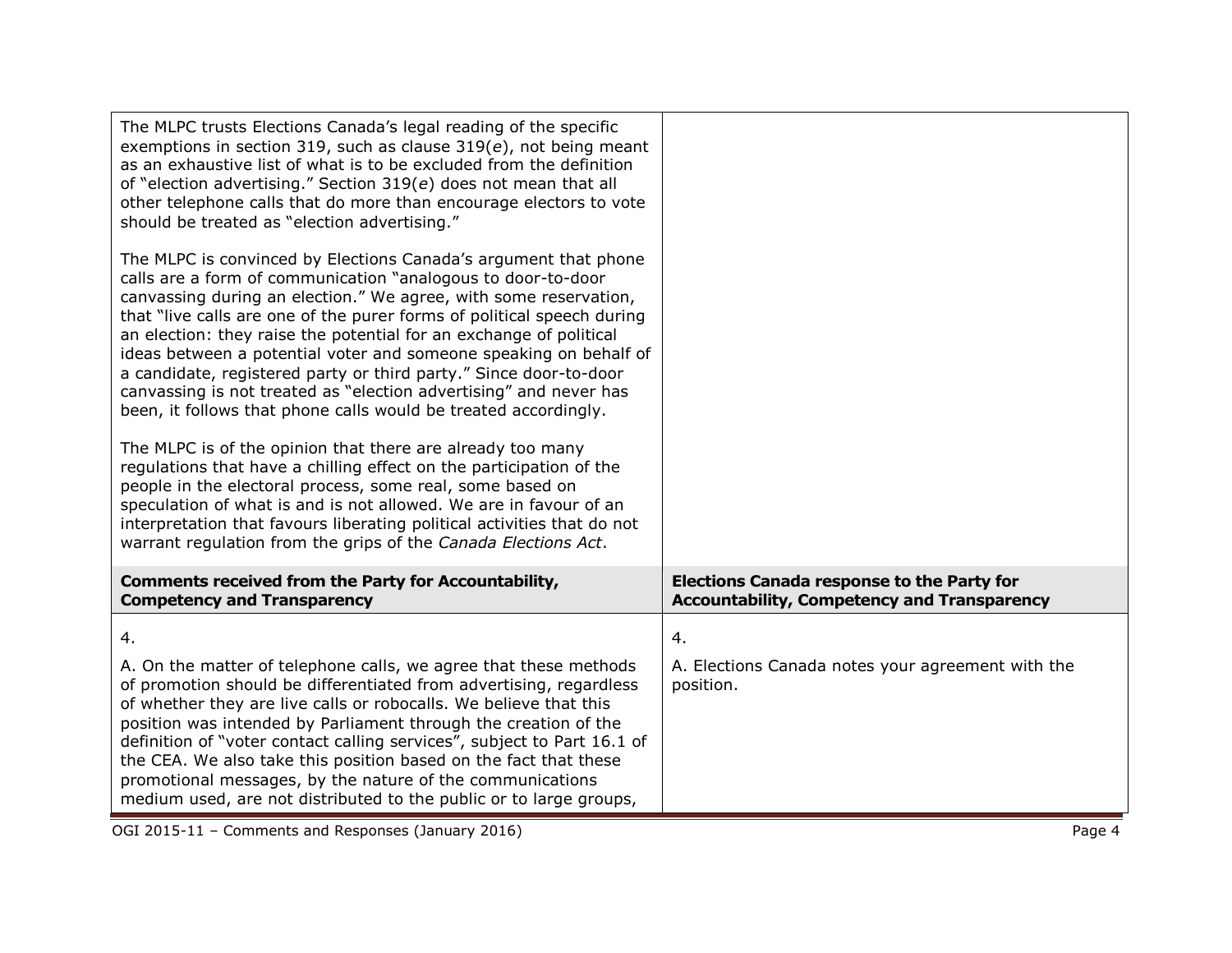| OGI 2015-11 - Comments and Responses (January 2016)                                                                                                                                                                                                                                                                                                                                                                                                                                                                                                                                                                                                                                                                                                                                                                                       |                                                                        | Page 5 |
|-------------------------------------------------------------------------------------------------------------------------------------------------------------------------------------------------------------------------------------------------------------------------------------------------------------------------------------------------------------------------------------------------------------------------------------------------------------------------------------------------------------------------------------------------------------------------------------------------------------------------------------------------------------------------------------------------------------------------------------------------------------------------------------------------------------------------------------------|------------------------------------------------------------------------|--------|
| B. However, on the subject of regulating these direct promotional<br>methods, we believe that the guidelines to regulate these electoral<br>messages should be the jurisdiction of public bodies that also have<br>the jurisdiction to regulate elections. In this case, besides the<br>regulations enacted by the CRTC for communications, such as the                                                                                                                                                                                                                                                                                                                                                                                                                                                                                   | B. Elections Canada notes your suggestions for<br>legislative changes. |        |
| as an interactive tool to reach constituents. Therefore, it is our<br>assessment that telephone calls, as well as other methods of direct<br>promotion, such as mail, text messaging, multimedia messaging<br>and email, should be considered and regulated differently from<br>advertisements. Live conversations through these mediums would<br>be akin to door-to-door canvasing or conversing with constituents<br>at organized events. As for formatted messages that are<br>distributed by private communications media towards a large<br>audience, such as robocalls and email newsletters, these messages<br>are also addressed directly to an individual or household because of<br>the nature of the communications medium, making these private<br>communications despite the message distributed being uniform in<br>nature. |                                                                        |        |
| The messages in telephone calls can also be customized for the<br>very small audience which they are intended for, and can be used                                                                                                                                                                                                                                                                                                                                                                                                                                                                                                                                                                                                                                                                                                        |                                                                        |        |
| In contrast, what should be considered advertising and regulated<br>as such should be messages that are distributed through either a<br>free or paid medium that is accessible by the public, such as signs<br>visible from public spaces, print advertisements, radio<br>advertisements and television advertisements. By the nature of the<br>communications medium which is the telephone, independent of<br>the portion of the public these messages reach, calls are only<br>accessible to those whom they have been addressed to.                                                                                                                                                                                                                                                                                                   |                                                                        |        |
| but to persons and households, making this a method of direct<br>promotion rather than advertising. The definition of election<br>advertising in section 319 of the CEA would not apply because<br>these messages were individually sent to constituents by directly<br>addressing their person or household, making these privately<br>distributed messages.                                                                                                                                                                                                                                                                                                                                                                                                                                                                             |                                                                        |        |